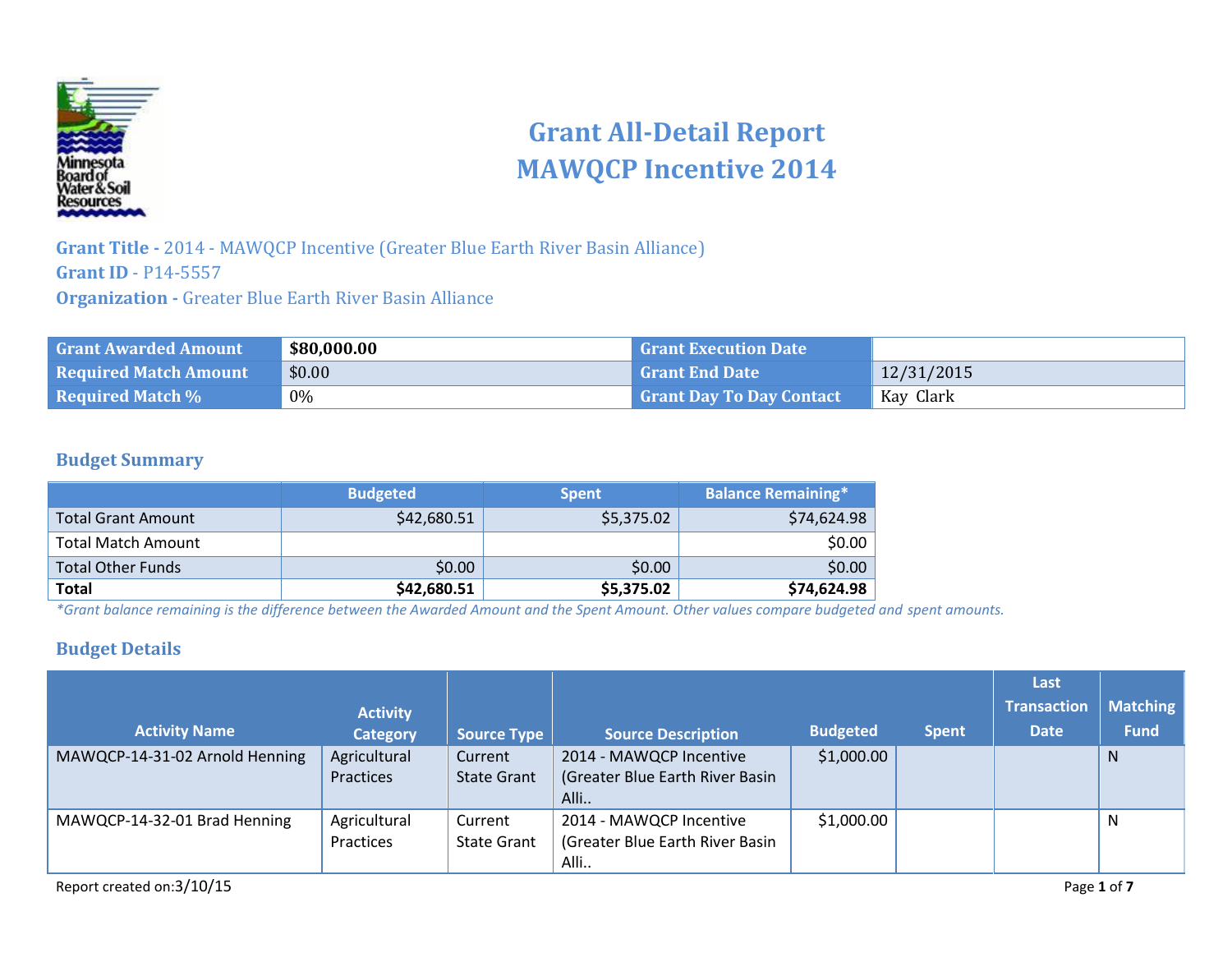|                                 |                                    |                               |                                                                    |                 |              | Last                              |                                |
|---------------------------------|------------------------------------|-------------------------------|--------------------------------------------------------------------|-----------------|--------------|-----------------------------------|--------------------------------|
| <b>Activity Name</b>            | <b>Activity</b><br><b>Category</b> | <b>Source Type</b>            | <b>Source Description</b>                                          | <b>Budgeted</b> | <b>Spent</b> | <b>Transaction</b><br><b>Date</b> | <b>Matching</b><br><b>Fund</b> |
| MAWQCP-14-46-01 Faber Brothers  | Agricultural<br>Practices          | Current<br><b>State Grant</b> | 2014 - MAWQCP Incentive<br>(Greater Blue Earth River Basin<br>Alli | \$5,000.00      |              |                                   | $\mathsf{N}$                   |
| MAWQCP-14-46-01 Rural Advantage | Agricultural<br>Practices          | Current<br><b>State Grant</b> | 2014 - MAWQCP Incentive<br>(Greater Blue Earth River Basin<br>Alli | \$2,227.02      | \$2,227.02   | 1/9/2015                          | N                              |
| MAWQCP-14-46-02 Faber Brothers  | Agricultural<br>Practices          | Current<br><b>State Grant</b> | 2014 - MAWQCP Incentive<br>(Greater Blue Earth River Basin<br>Alli | \$5,000.00      |              |                                   | N                              |
| MAWQCP-14-46-03 Darwin Roberts  | Agricultural<br>Practices          | Current<br><b>State Grant</b> | 2014 - MAWQCP Incentive<br>(Greater Blue Earth River Basin<br>Alli | \$3,148.00      | \$3,148.00   | 11/21/2014                        | N                              |
| MAWQCP-14-46-04 Darwin Roberts  | Agricultural<br>Practices          | Current<br><b>State Grant</b> | 2014 - MAWQCP Incentive<br>(Greater Blue Earth River Basin<br>Alli | \$305.49        |              |                                   | $\mathsf{N}$                   |
| MAWQCP-14-46-05 Thomas Maday    | Agricultural<br>Practices          | Current<br><b>State Grant</b> | 2014 - MAWQCP Incentive<br>(Greater Blue Earth River Basin<br>Alli | \$5,000.00      |              |                                   | N                              |
| MAWQCP-14-46-06 Thomas Maday    | Agricultural<br>Practices          | Current<br><b>State Grant</b> | 2014 - MAWQCP Incentive<br>(Greater Blue Earth River Basin<br>Alli | \$5,000.00      |              |                                   | $\mathsf{N}$                   |
| MAWQCP-14-46-07 Thomas Maday    | Agricultural<br>Practices          | Current<br><b>State Grant</b> | 2014 - MAWQCP Incentive<br>(Greater Blue Earth River Basin<br>Alli | \$5,000.00      |              |                                   | N                              |
| MAWQCP-14-46-08 Thomas Maday    | Agricultural<br>Practices          | Current<br><b>State Grant</b> | 2014 - MAWQCP Incentive<br>(Greater Blue Earth River Basin<br>Alli | \$5,000.00      |              |                                   | N.                             |
| MAWQCP-14-46-09 Thomas Maday    | Agricultural<br>Practices          | Current<br><b>State Grant</b> | 2014 - MAWQCP Incentive<br>(Greater Blue Earth River Basin<br>Alli | \$5,000.00      |              |                                   | N                              |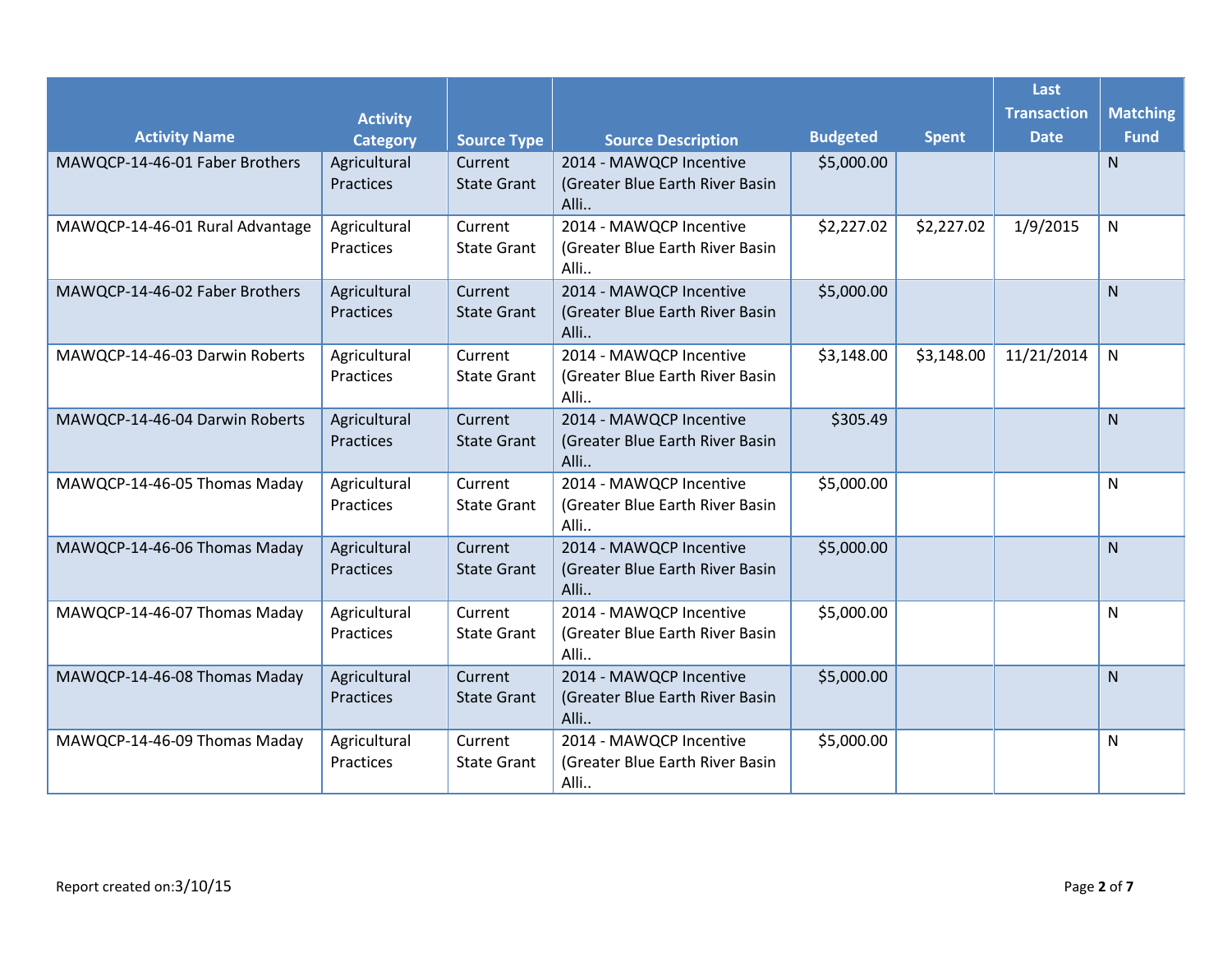## **Activity Details Summary**

| <b>Activity Details</b> | <b>Total Action Count</b> | <b>Total Activity Mapped</b> | Size / Unit |
|-------------------------|---------------------------|------------------------------|-------------|
| 340 - Cover Crop        | 64                        |                              | 64 AC       |

## **Indicators Summary**

| <b>Indicator Name</b>       | <b>Total Value</b> | <b>Unit</b>    |
|-----------------------------|--------------------|----------------|
| <b>SOIL (EST. SAVINGS)</b>  | 16.06              | <b>TONS/YR</b> |
| <b>SEDIMENT (TSS)</b>       | 5.37               | TONS/YR        |
| PHOSPHORUS (EST. REDUCTION) | 8.70               | LBS/YR         |

## **Grant Activity**

| Grant Activity - MAWQCP-14-31-02 Arnold Henning |                                                   |                 |  |  |
|-------------------------------------------------|---------------------------------------------------|-----------------|--|--|
| <b>Description</b>                              | MAWQCP-14-31-02 Arnold Henning                    |                 |  |  |
| <b>Category</b>                                 | <b>AGRICULTURAL PRACTICES</b>                     |                 |  |  |
| <b>Start Date</b>                               | $5$ -Jan-15                                       | <b>End Date</b> |  |  |
| <b>Rates and Hours</b>                          |                                                   |                 |  |  |
| <b>Actual Results</b>                           | Elm Creek Project: Split Application of Nitrogen. |                 |  |  |

| Grant Activity - MAWQCP-14-32-01 Brad Henning |                                                   |                 |  |
|-----------------------------------------------|---------------------------------------------------|-----------------|--|
| <b>Description</b>                            | MAWQCP-1432-01 Brad Henning                       |                 |  |
| <b>Category</b>                               | <b>AGRICULTURAL PRACTICES</b>                     |                 |  |
| <b>Start Date</b>                             | $5$ -Jan-15                                       | <b>End Date</b> |  |
| <b>Rates and Hours</b>                        |                                                   |                 |  |
| <b>Actual Results</b>                         | Elm Creek Project: Split Application of Nitrogen. |                 |  |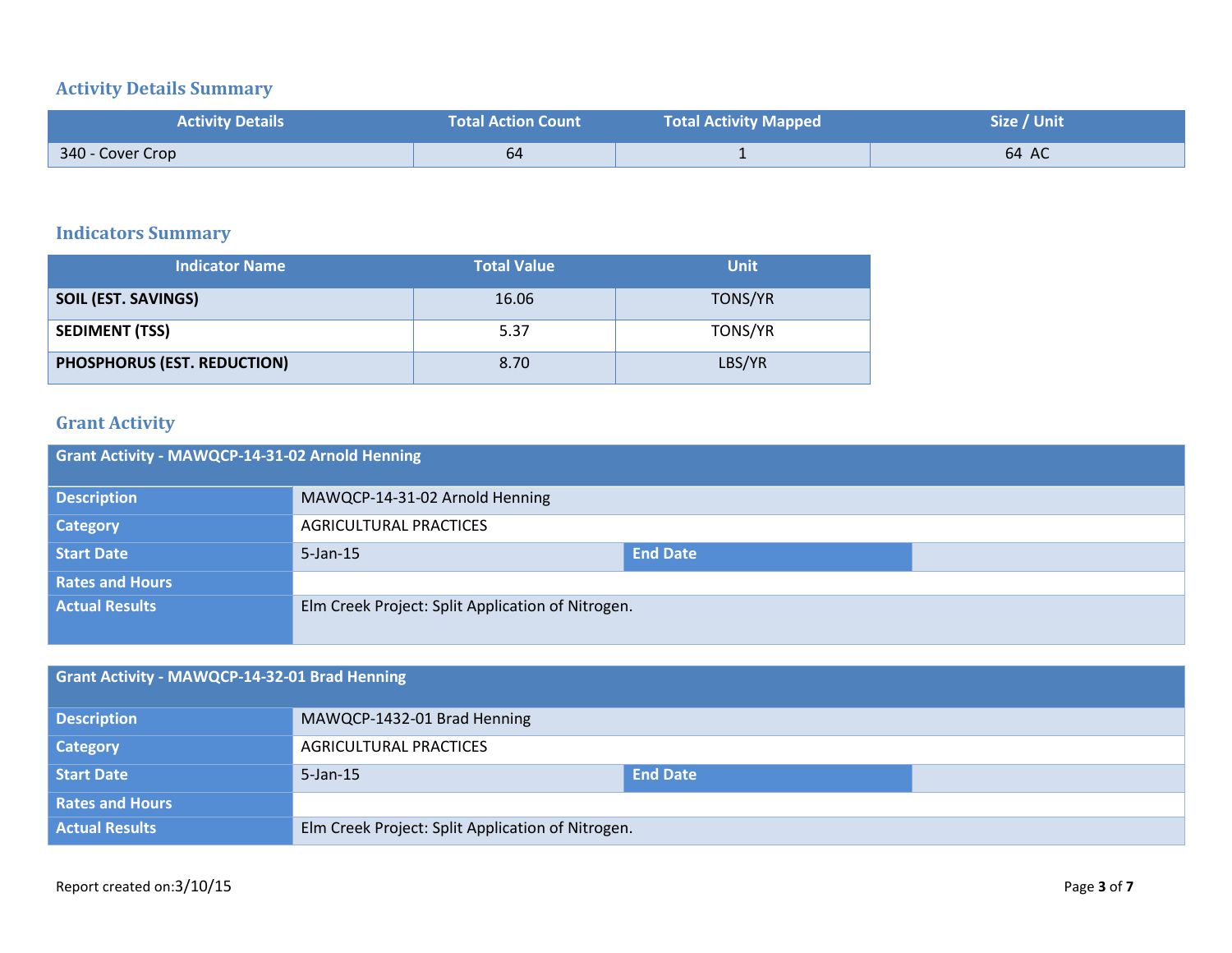| Grant Activity - MAWQCP-14-46-01 Faber Brothers |                                            |                 |  |  |
|-------------------------------------------------|--------------------------------------------|-----------------|--|--|
| <b>Description</b>                              | MAWQCP-14-46-01 Faber Brothers             |                 |  |  |
| <b>Category</b>                                 | <b>AGRICULTURAL PRACTICES</b>              |                 |  |  |
| <b>Start Date</b>                               | 10-Jul-14                                  | <b>End Date</b> |  |  |
| <b>Rates and Hours</b>                          |                                            |                 |  |  |
| <b>Actual Results</b>                           | Elm Creek Project: Streambank Restoration. |                 |  |  |

| Grant Activity - MAWQCP-14-46-01 Rural Advantage |                                                                                       |                 |           |
|--------------------------------------------------|---------------------------------------------------------------------------------------|-----------------|-----------|
| <b>Description</b>                               | MAWQCP-14-46-01 Rural Advantage                                                       |                 |           |
| <b>Category</b>                                  | <b>AGRICULTURAL PRACTICES</b>                                                         |                 |           |
| Start Date                                       | 8-Jan-15                                                                              | <b>End Date</b> | 09-Jan-15 |
| <b>Rates and Hours</b>                           |                                                                                       |                 |           |
| <b>Actual Results</b>                            | Purchased Water Quality Inlets to deliver directly to landowners by staff. Count - 28 |                 |           |

| Grant Activity - MAWQCP-14-46-02 Faber Brothers |                                            |                 |  |
|-------------------------------------------------|--------------------------------------------|-----------------|--|
| <b>Description</b>                              | MAWQCP-14-46-02 Faber Brothers             |                 |  |
| <b>Category</b>                                 | <b>AGRICULTURAL PRACTICES</b>              |                 |  |
| <b>Start Date</b>                               | 10-Jul-14                                  | <b>End Date</b> |  |
| <b>Rates and Hours</b>                          |                                            |                 |  |
| <b>Actual Results</b>                           | Elm Creek Project: Streambank Restoration. |                 |  |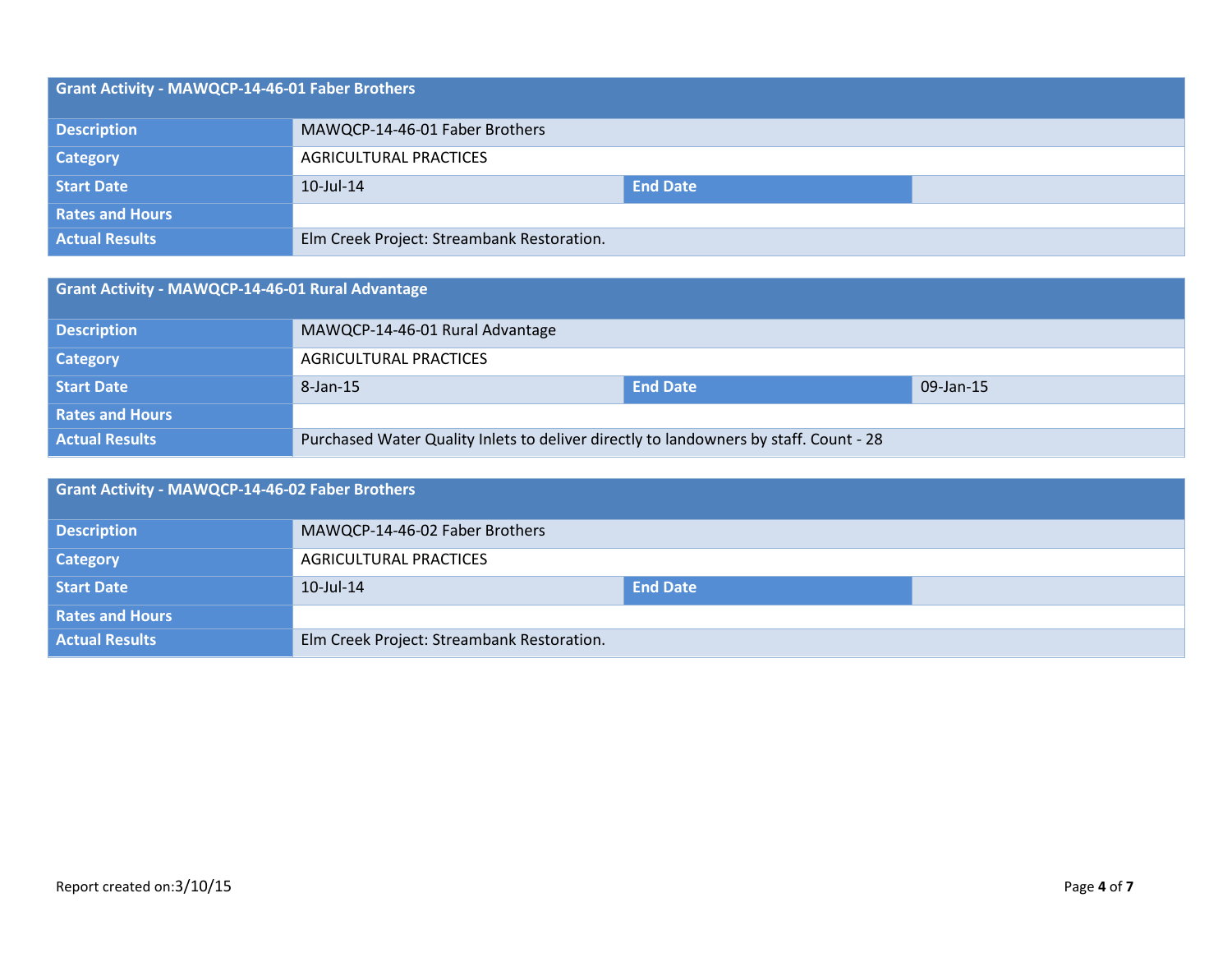| Grant Activity - MAWQCP-14-46-03 Darwin Roberts |                                              |                 |  |
|-------------------------------------------------|----------------------------------------------|-----------------|--|
| <b>Description</b>                              | MAWQCP-14-46-03 Darwin Roberts               |                 |  |
| <b>Category</b>                                 | <b>AGRICULTURAL PRACTICES</b>                |                 |  |
| <b>Start Date</b>                               | $31$ -Jul-14                                 | <b>End Date</b> |  |
| <b>Rates and Hours</b>                          |                                              |                 |  |
| <b>Actual Results</b>                           | Elm Creek Project: Cover Crops - 64.25 acres |                 |  |
|                                                 | Completed - 11-21-2014                       |                 |  |

| Activity Action - MAWQCP-14-46-03 Darwin Roberts   |                                               |                                              |                       |                            |       |                                   |
|----------------------------------------------------|-----------------------------------------------|----------------------------------------------|-----------------------|----------------------------|-------|-----------------------------------|
| <b>Practice</b>                                    |                                               | 340 - Cover Crop                             |                       | <b>Count of Activities</b> |       | 64                                |
| <b>Description</b>                                 |                                               |                                              |                       |                            |       |                                   |
| <b>Proposed Size / Units</b>                       |                                               | 64 AC<br>Lifespan                            |                       |                            |       | 1 Year                            |
| <b>Actual Size/Units</b>                           |                                               | 64 AC                                        | <b>Installed Date</b> |                            |       | 21-Nov-14                         |
| Final Indicator for MAWQCP-14-46-03 Darwin Roberts |                                               |                                              |                       |                            |       |                                   |
| <b>Indicator Name</b>                              |                                               | PHOSPHORUS (EST. REDUCTION)                  |                       | <b>Value</b>               | 8.7   |                                   |
| <b>Indicator Subcategory/Units</b>                 |                                               | WATER POLLUTION (REDUCTION ESTIMATES) LBS/YR |                       | <b>Calculation Tool</b>    |       | <b>BWSR CALC (SHEET AND RILL)</b> |
| <b>Waterbody</b>                                   | 30054                                         |                                              |                       |                            |       |                                   |
| Final Indicator for MAWQCP-14-46-03 Darwin Roberts |                                               |                                              |                       |                            |       |                                   |
| <b>Indicator Name</b>                              | SOIL (EST. SAVINGS)                           |                                              |                       | <b>Value</b>               | 16.06 |                                   |
| <b>Indicator Subcategory/Units</b>                 | WATER POLLUTION (REDUCTION ESTIMATES) TONS/YR |                                              |                       | <b>Calculation Tool</b>    |       | <b>BWSR CALC (SHEET AND RILL)</b> |
| <b>Waterbody</b>                                   | 30054                                         |                                              |                       |                            |       |                                   |
| Final Indicator for MAWQCP-14-46-03 Darwin Roberts |                                               |                                              |                       |                            |       |                                   |
| <b>Indicator Name</b>                              | SEDIMENT (TSS)                                |                                              | <b>Value</b>          | 5.37                       |       |                                   |
| <b>Indicator Subcategory/Units</b>                 | WATER POLLUTION (REDUCTION ESTIMATES) TONS/YR |                                              |                       | <b>Calculation Tool</b>    |       | <b>BWSR CALC (SHEET AND RILL)</b> |
| <b>Waterbody</b>                                   | 30054                                         |                                              |                       |                            |       |                                   |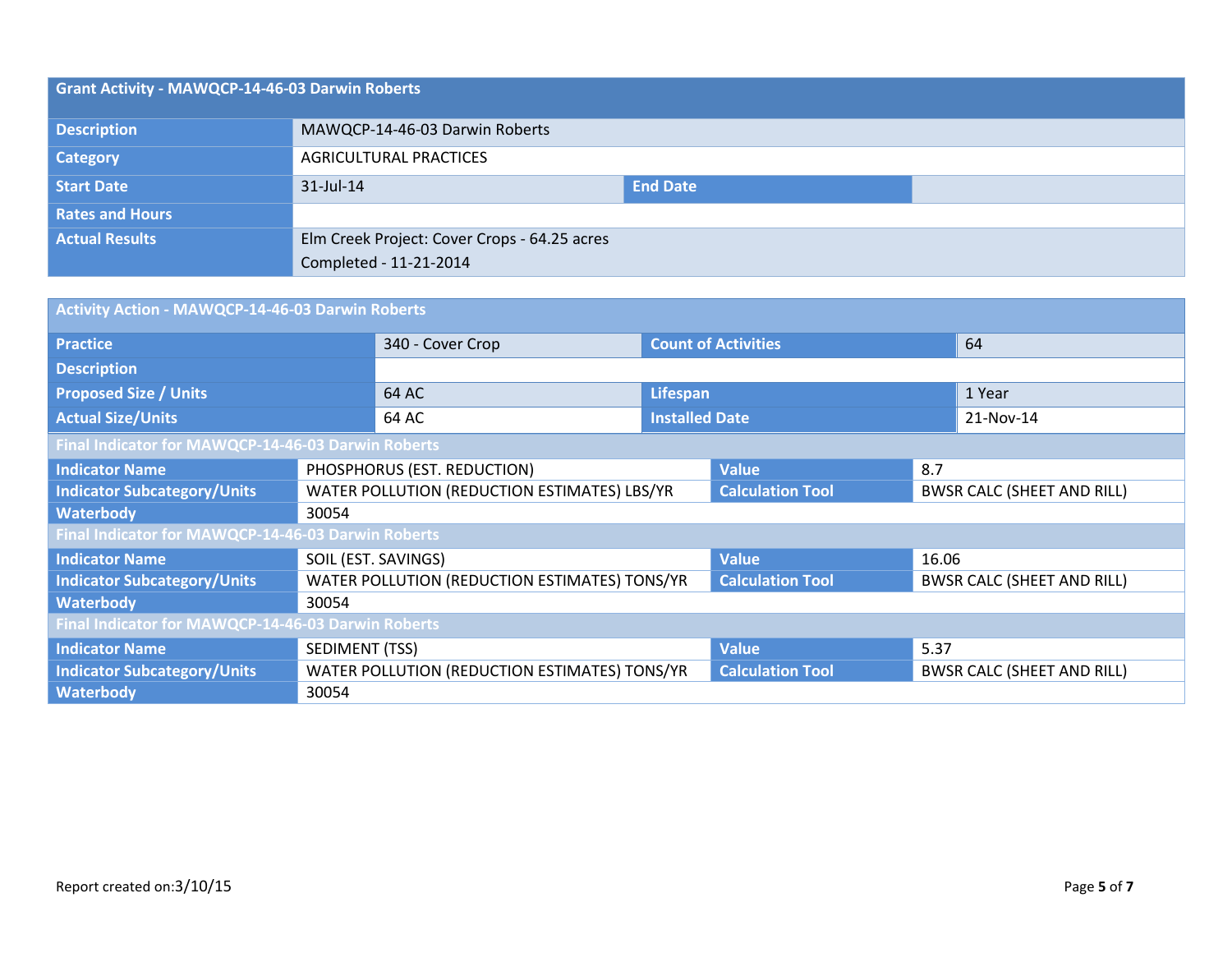| Grant Activity - MAWQCP-14-46-04 Darwin Roberts |                                               |                 |  |  |
|-------------------------------------------------|-----------------------------------------------|-----------------|--|--|
| <b>Description</b>                              | MAWQCP-14-46-04 Darwin Roberts                |                 |  |  |
| <b>Category</b>                                 | AGRICULTURAL PRACTICES                        |                 |  |  |
| <b>Start Date</b>                               | $31$ -Jul-14                                  | <b>End Date</b> |  |  |
| <b>Rates and Hours</b>                          |                                               |                 |  |  |
| <b>Actual Results</b>                           | Elm Creek Project: Drainage Water Management. |                 |  |  |

| <b>Grant Activity - MAWQCP-14-46-05 Thomas Maday</b> |                                                                               |                 |           |  |
|------------------------------------------------------|-------------------------------------------------------------------------------|-----------------|-----------|--|
| <b>Description</b>                                   | MAWQCP-14-46-05 Thomas Maday                                                  |                 |           |  |
| <b>Category</b>                                      | AGRICULTURAL PRACTICES                                                        |                 |           |  |
| Start Date                                           |                                                                               | <b>End Date</b> | 21-Aug-14 |  |
| <b>Rates and Hours</b>                               |                                                                               |                 |           |  |
| <b>Actual Results</b>                                | Elm Creek Project: Streambank Protection, Critical Area Planting and Mulching |                 |           |  |

| Grant Activity - MAWQCP-14-46-06 Thomas Maday |                                                                               |                 |  |  |
|-----------------------------------------------|-------------------------------------------------------------------------------|-----------------|--|--|
| <b>Description</b>                            | MAWQCP-14-46-06 Thomas Maday                                                  |                 |  |  |
| <b>Category</b>                               | <b>AGRICULTURAL PRACTICES</b>                                                 |                 |  |  |
| Start Date                                    | $21$ -Aug-14                                                                  | <b>End Date</b> |  |  |
| <b>Rates and Hours</b>                        |                                                                               |                 |  |  |
| <b>Actual Results</b>                         | Elm Creek Project: Streambank Protection, Critical Area Planting and Mulching |                 |  |  |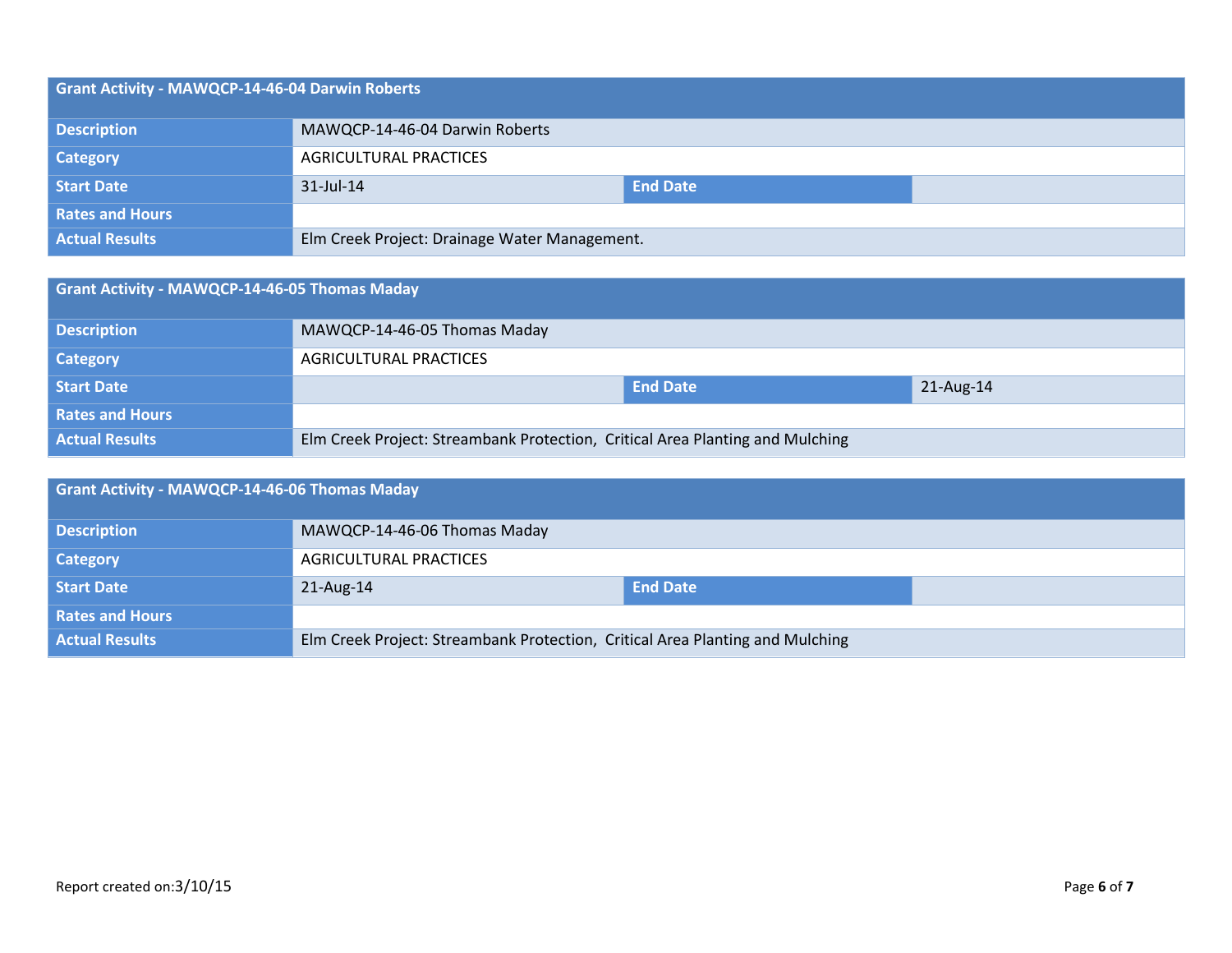| Grant Activity - MAWQCP-14-46-07 Thomas Maday |                                                                               |                 |  |  |
|-----------------------------------------------|-------------------------------------------------------------------------------|-----------------|--|--|
| <b>Description</b>                            | MAWQCP-14-46-07 Thomas Maday                                                  |                 |  |  |
| <b>Category</b>                               | AGRICULTURAL PRACTICES                                                        |                 |  |  |
| <b>Start Date</b>                             | $21$ -Aug-14                                                                  | <b>End Date</b> |  |  |
| <b>Rates and Hours</b>                        |                                                                               |                 |  |  |
| <b>Actual Results</b>                         | Elm Creek Project: Streambank Protection, Critical Area Planting and Mulching |                 |  |  |

| Grant Activity - MAWQCP-14-46-08 Thomas Maday |                                                                               |                 |  |  |
|-----------------------------------------------|-------------------------------------------------------------------------------|-----------------|--|--|
| <b>Description</b>                            | MAWQCP-14-46-08 Thomas Maday                                                  |                 |  |  |
| <b>Category</b>                               | <b>AGRICULTURAL PRACTICES</b>                                                 |                 |  |  |
| <b>Start Date</b>                             | 21-Aug-14                                                                     | <b>End Date</b> |  |  |
| <b>Rates and Hours</b>                        |                                                                               |                 |  |  |
| <b>Actual Results</b>                         | Elm Creek Project: Streambank Protection, Critical Area Planting and Mulching |                 |  |  |

| <b>Grant Activity - MAWQCP-14-46-09 Thomas Maday</b> |                                 |                 |  |  |
|------------------------------------------------------|---------------------------------|-----------------|--|--|
| <b>Description</b>                                   | MAWQCP-14-46-09 Thomas Maday    |                 |  |  |
| <b>Category</b>                                      | AGRICULTURAL PRACTICES          |                 |  |  |
| <b>Start Date</b>                                    | 21-Aug-14                       | <b>End Date</b> |  |  |
| <b>Rates and Hours</b>                               |                                 |                 |  |  |
| <b>Actual Results</b>                                | Elm Creek Project: Stream barbs |                 |  |  |

#### **Grant Attachments**

| <b>Document Name</b>            | <b>Document Type</b>   | <b>Description</b>                                                        |
|---------------------------------|------------------------|---------------------------------------------------------------------------|
| <b>2014 MAWQCP Incentives</b>   | <b>Grant Agreement</b> | 2014 MAWQCP Incentive Grants - Greater Blue Earth River Basin<br>Alliance |
| 2014 MAWQCP Incentives executed | <b>Grant Agreement</b> | 2014 MAWQCP Incentive Grants - Greater Blue Earth River Basin<br>Alliance |